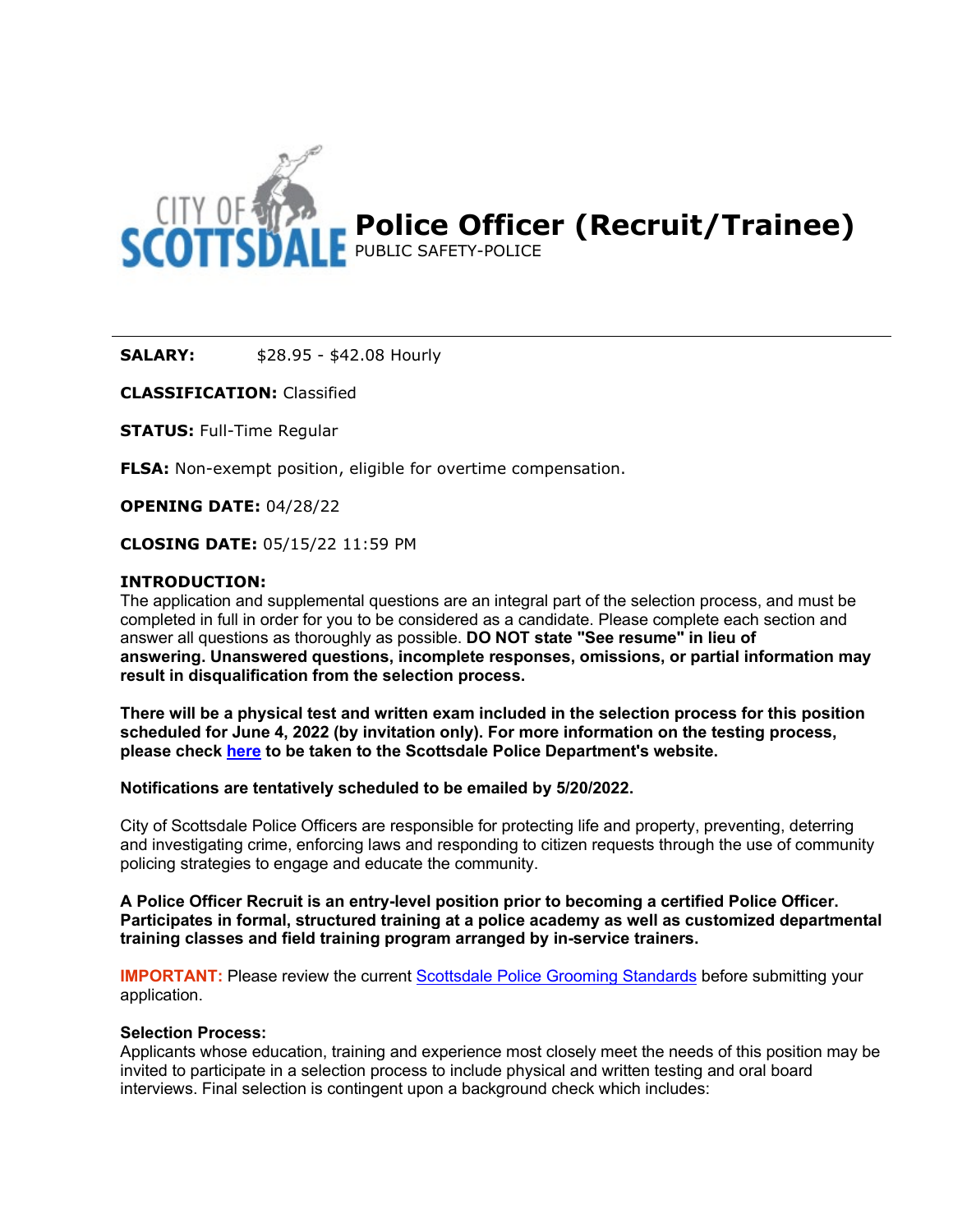- Fingerprinting
- Criminal background screening
- Motor Vehicle Department Records Check
- Polygraph

Successful candidates will receive a post-offer, pre-employment drug test, pre-employment Arizona POST medical exam, Cooper re-fitness test and psychological evaluation. The timeframe for reapplication with the Police Department varies based on the position and the needs of the organization.

#### **Click [here](http://agency.governmentjobs.com/scottsdaleaz/default.cfm?action=specbulletin&ClassSpecID=761373&headerfooter=0) to view the full job description for Police Officer; Click [here](https://agency.governmentjobs.com/scottsdaleaz/default.cfm?action=specbulletin&ClassSpecID=761397&headerfooter=0) to view the full job description for Police Officer Trainee. The City of Scottsdale reserves the right to change this process at any time.**

# **MINIMUM QUALIFICATIONS:**

### **Education and Experience:**

- A high school diploma or General Educational Development (GED) equivalent.
- Must be 21 years of age at the time of application.
- Must be a United States Citizen.

# **Licensing, Certifications and Other Requirements**:

- Must possess and maintain a valid, unrestricted driver's license with no major citations within the past 39 months prior to the start date. The Arizona Department of Motor Vehicles requires that out-of-state driver's licenses must be surrendered within 10 days of relocating to the State of Arizona.
- Possess and maintain AZPOST Certification.
- Every person employed by the City of Scottsdale shall reside in the State of Arizona during his or her active employment by the City, regardless of whether the employee is approved to remote work.

# **ESSENTIAL FUNCTIONS:**

*Performs duties and responsibilities commensurate with assigned functional area within a department(s) which may include, but are not limited to, any combination of the following:*

- Performs law enforcement patrol activities.
- Operates a motor vehicle and observes and monitors the public to determine compliance/noncompliance with prescribed operating or safety standards and laws. Pursues and stops offenders, subdues resisting offenders using necessary force where appropriate, including deadly force.
- Issues citations and makes arrests; searches persons, places, and things; seizes and impounds property and evidence; transports arrested persons and property.
- Mediates disputes; performs crowd and riot control activities.
- Conducts law enforcement investigations.
- Protects crime and traffic accident scenes; conducts face to face and phone interviews; observes, gathers, records, processes, and preserves evidence; measures and diagrams crime and traffic accident scenes; prepares detailed written reports of investigative findings; performs data entry of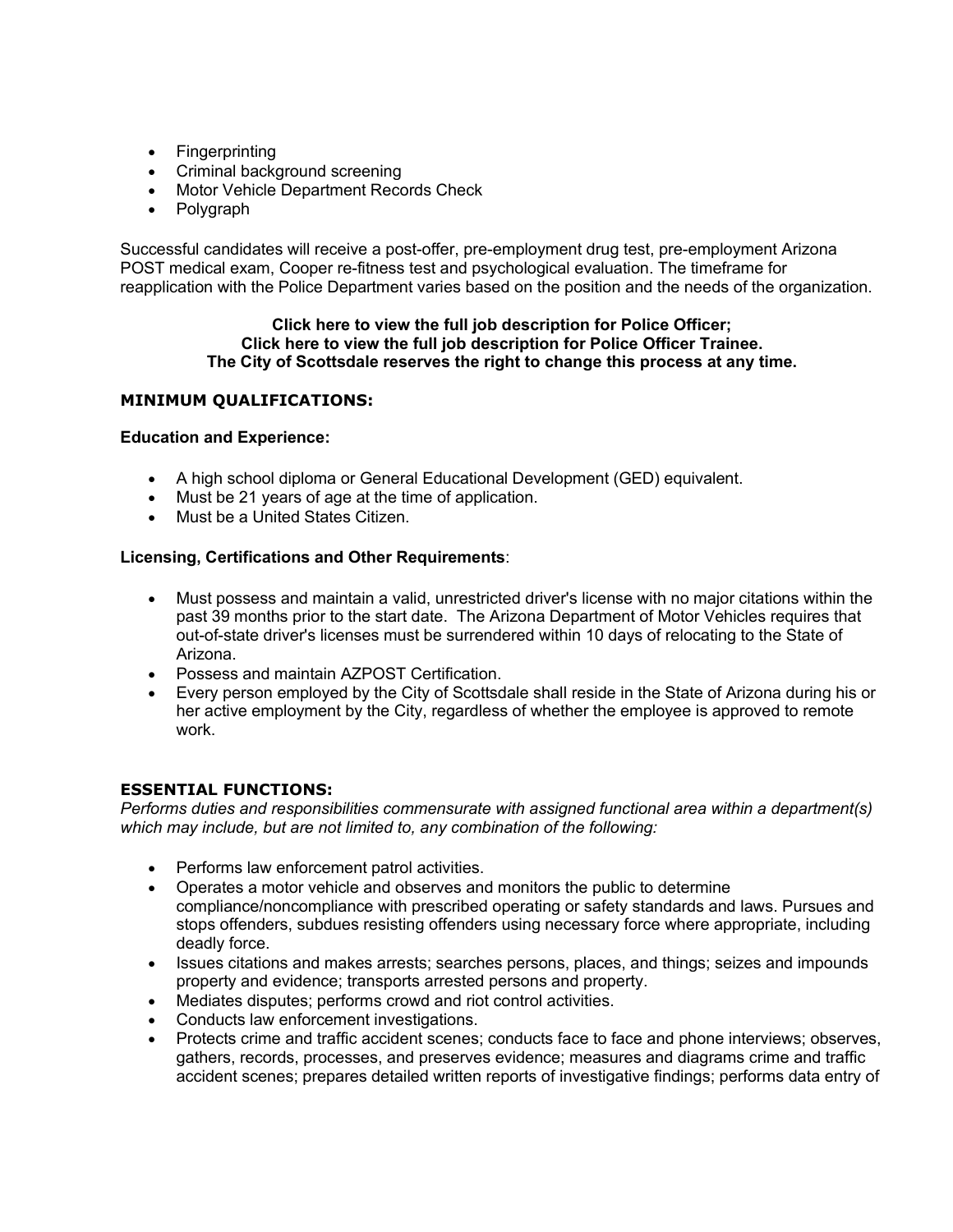various police activity into computerized records management system, seizes and processes evidence; presents testimony and evidence in court.

• Responds to citizen requests for assistance to fires, accidents, and crime scenes; administers first aid to sick and injured citizens for a wide variety of illnesses and injuries; assists distressed motorists and crime scene individuals; directs traffic; moves persons, vehicles, and other property.

# **WORK ENVIRONMENT/PHYSICAL DEMANDS:**

*The physical demands and work environment characteristics described here are representative of those that must be met by an employee to successfully perform the essential functions of this position or that an employee encounters while performing the essential functions of this position. Reasonable accommodations may be made to enable individuals with disabilities to perform the essential functions.*

- Perform a multitude of tasks simultaneously or in logical and efficient succession.
- Sit for extended periods of time while driving a City vehicle.
- Physical agility to pursue offenders on foot; stop and subdue resisting offenders using necessary force where appropriate, including deadly force.
- Access paved, gravel, rough, or turf areas; climb elevations.
- Exposure to dirt, dust, pollen, inclement weather, temperature extremes, traffic hazards, body fluids, hazardous chemical, firearms, various evidence, firearms, and unpleasant odors.
- Perform first aid.
- Lift and move up to 160 pounds for long distances with or without assistance.
- Physically move persons, vehicles, and other property.
- Visually distinguish full range of color spectrum.
- Read maps.
- Use and maintain proficiency with a variety of law enforcement tools, including handguns, batons, and other weapons.
- Operate a Mobile Data Terminal (MDT) and a variety of standard office equipment including: computer, telephone, calculator, copy and fax machines requiring continuous and repetitive arm, hand and eye movement.
- Visual and muscular dexterity to operate a motor vehicle, computer equipment, and two-way radio maintaining constant vigilance to the surrounding area.
- Utilize two-way radio to hear and respond to radio communications, voice instructions, and/or commands under a variety of working situations and background noise levels consistent with scene processing and/or traffic control.
- Use appropriate Personal Protection Equipment (PPE) when needed/required.
- Travel to/from various locations.
- Work overtime as required.
- Work a variety of scheduled shifts.

**EQUAL EMPLOYMENT OPPORTUNITY**: It is the policy of the city to provide employment opportunities to all persons based solely on ability, regardless of race, color, religion, sex, national origin, age, sexual orientation, gender identity or disability.

When advised, reasonable accommodations will be made in order for an "otherwise qualified applicant" with a disability to participate in any phase of the recruitment process. Please contact Human Resources to request an accommodation. Persons with a disability may request a reasonable accommodation by contacting HR Receptionist at (480) 312-2491. Requests should be made 24 hours in advance or as early as possible to allow time to arrange the accommodation. For TTY users, the Arizona Relay Service (1- 800-367-8939) may contact HR Receptionist at (480) 312-2491.